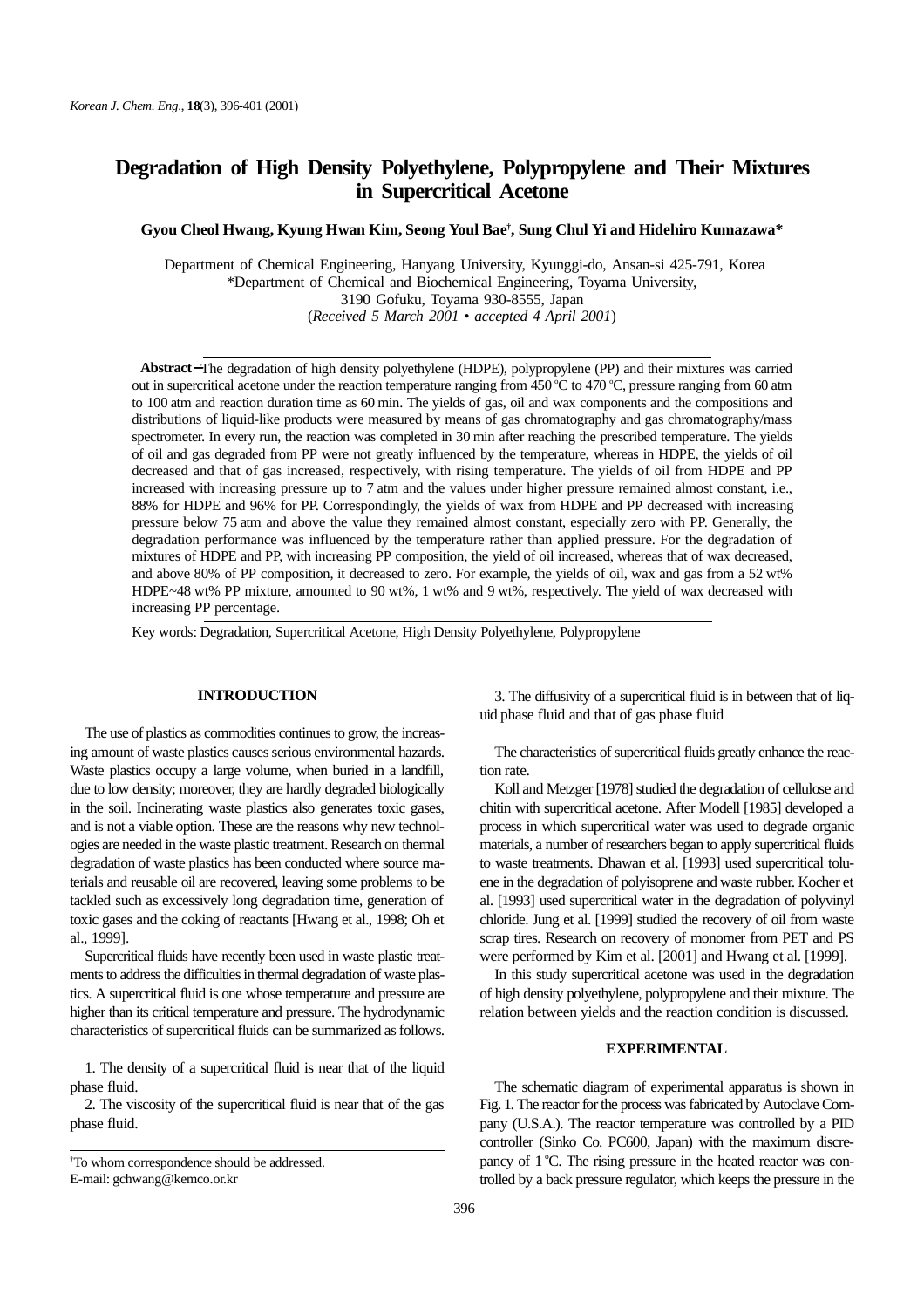

**Fig. 1. Schematic diagram of experimental apparatus.**

- -
- 
- 4. Back pressure regulator 8. Thermocouple
- 2. Metering pump 6. Reactor 10. Separator 2. Metering pump 6. Reactor 2. Metering pump 10. Separator 2.  $\frac{1}{2}$
- 1. Line filter 5. Shut-off valve 9. Water condenser
- 3. o-ring check valve 7. Furnace 11. Turbing flowmeter

reactor constant.

The high density polyethylene (which is in a cylindrical shape and whose molecular weight, diameter, height and weight are 222,000, 2.3-2.6 mm, 2.8-3.3 mm and 14-18 mg respectively) produced by Honam Petrochemical Co. (Korea) was fed to the process. Polypropylene (Samsung Chemical Co, Korea) used in the experiment is also in a cylindrical shape and its molecular weight, diameter, height and weight are 115,000, 4.1-4.3 mm, 2.1-2.3 mm and 19.3- 19.9 mg respectively. First reagent grade acetone (Ducksan chemical Co, Korea) was used.

A gas chromatograph (GC14A, Shimadzu, Japan) and GC/MS (Hewlett-Packard, 6890 GC, 5973 MSD) were used for the analysis of the products. The 25 meter long capillary column is packed with DB-WAX. The operation conditions of GC/MS are shown in Table 1.

The reactant was washed by ultrasonic washer (Soniclean 160HT) and dried at 50 °C for one day before use. Then the reactor was heated at the rate of  $10^{\circ}$ C per minute. The weight ratio of acetone and reactants was 10 to 1. We set the time as the starting point of reaction when the temperature and pressure reached the prescribed values of supercritical temperature and pressure.

# **RESULTS AND DISCUSSION**

# **1. Variations of the Yields of Gas, Oil and Wax Components from HDPE and PP with Temperature**

The variations of the yields of gas, oil and wax components with temperature were observed to identify the dependencies of HDPE and PP degradation with supercritical acetone on the reaction temperature. The reaction temperature was raised from 450 to 470 °C by 5 °C and the reaction pressure and time were 85 atm and 30 minutes respectively.

Fig. 2 shows the dependences of the yields of gas, oil and wax components from HDPE and PP on the reaction temperature. It is apparent that in the low temperature region, a small amount of wax is generated from HDPE, whereas no wax is generated from PP even at lower temperatures. As the temperature rises, the wax component from HDPE decreases, which results in an increasing yield

|                                    | GC                                 | GC/MS                                                    |
|------------------------------------|------------------------------------|----------------------------------------------------------|
| System                             | Simadzu 14B SPL-14 split/splitless | HP 6890 series GC system HP 5973 Mass Selective Detector |
| Col. ini. temp.                    | 40 °C                              | 40 °C                                                    |
| Col. ini. time                     | $5 \text{ min}$                    | $5 \text{ min}$                                          |
| Col. fin. temp.                    | $250^{\circ}$ C                    | $250^{\circ}$ C                                          |
| Col. fin. time                     | $10 \text{ min}$                   | $10 \text{ min}$                                         |
| Heating rate $1(5-32 \text{ min})$ | $5^{\circ}$ C/min                  | $5^{\circ}$ C/min                                        |
| Heating rate $2(3-37 \text{ min})$ | 10 °C/min                          | $10^{\circ}$ C/min                                       |
| Split ratio                        | 1:100                              | 1:50                                                     |
| Mass range                         |                                    | $15-600 \text{ m/z}$                                     |
| Prog. time                         | $47 \text{ min}$                   | $47 \text{ min}$                                         |

#### **Table 1. Operating conditions of GC and GC/MS**

Column: DB-Wax (I.D.: 0.2, L: 25 m).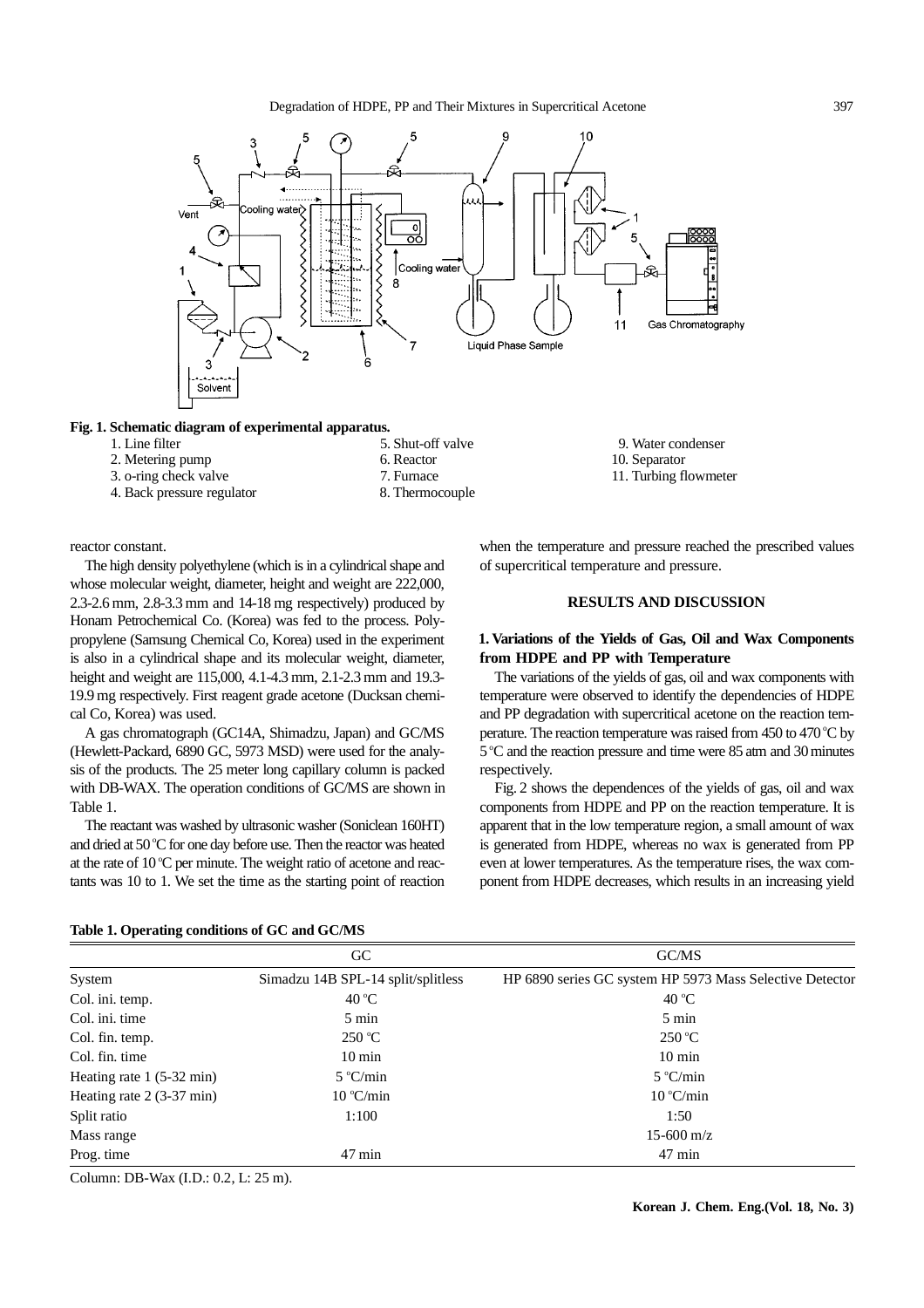

**Fig. 2. Dependences of yields of gas, oil and wax from HDPE and PP on temperature (p=85 atm, reaction time=30 min).**

of gaseous component. The yield of oil from PP is proven to be higher than that from HDPE. Besides, regarding PP, the yields of oil and gas were not so much influenced by the temperature covered in this study, whereas with respect to HDPE, the yields of oil and gas decreased and increased, respectively, with rising temperature.

# **2. Variations of the Yields of Gas, Oil and Wax Components from HDPE and PP with Pressure**

The variations of the yields of gas, oil and wax components with pressure were observed to see how the degradation reaction depends on pressure. The experiment was conducted under the pressures of 60, 75, 85 and 100 atm, when the reaction temperature and the reaction time was set to  $450^{\circ}$ C and 30 minutes respectively.

The variations of the yields of gas, oil and wax components from

HDPE and PP with applied pressure are indicated in Fig. 3. It is apparent that the yields of oil from HDPE and PP increase with increasing pressure below 75 atm, and above the value (75 atm) they remain almost unchanged. Correspondingly, the yields of wax from HDPE and PP decrease with increasing pressure below 75 atm and above the value they remain almost constant, especially zero with PP. The yields of gaseous component from HDPE and PP were not affected much by pressure. Generally, it is apparent from Figs. 2 and 3 that the degradation performance is influenced by the temperature rather than the pressure.

# **3. Variations of the Yields of Gas, Oil and Wax Components from HDPE-PP Mixtures with Weight Percents of PP**

The variations of the yields of gas, oil and wax components with weight percent of PP were observed to see how the degradation reaction depends on the weight percent of PP. Oil is well recovered from PP and Wax is well recovered from HDPE. The experiment was conducted with the weight ratio of PE and PP set to 100 : 0, 75 : 25, 50 : 50, 25 : 75 and 0 : 100, when the reaction temperature, applied pressure and the reaction time were set to  $450^{\circ}$ C,  $85$  atm and 30 minutes respectively.

Fig. 4 shows the variations of the yields of gas, oil and wax components from different HDPE-PP mixtures with the weight percents of PP. The yield of oil increased with increasing PP composition. Actually, wax was generated in PE-rich rigion.

The weight percents of PE, PP, PET, PS and others (eg., PVC, ABS etc.) in the plastic waste in Korea have been found to amount to 26%, 24%, 23%, 15% and 12%, respectively. Thus, the degradation of a mixture of 52 wt% HDPE and 48 wt% PP, was examined. Time dependency of the reaction was observed by conducting the experiment in which reaction temperature and applied pressure were set to 450 °C and 85 atm, respectively, with the reaction time ranging from 0 to 60 minutes. Fig. 5 shows the time dependences



**Fig. 3. Dependences of yields of gas, oil and wax from HDPE and** PP on pressure (T=450 °C, reaction time=30 min).



**Fig. 4. Variations of yields of gas, oil and wax from HDPE-PP mixtures with the weifgt percents of PP (T=450 <sup>o</sup> C, p=85 atm, reaction time=30 min).**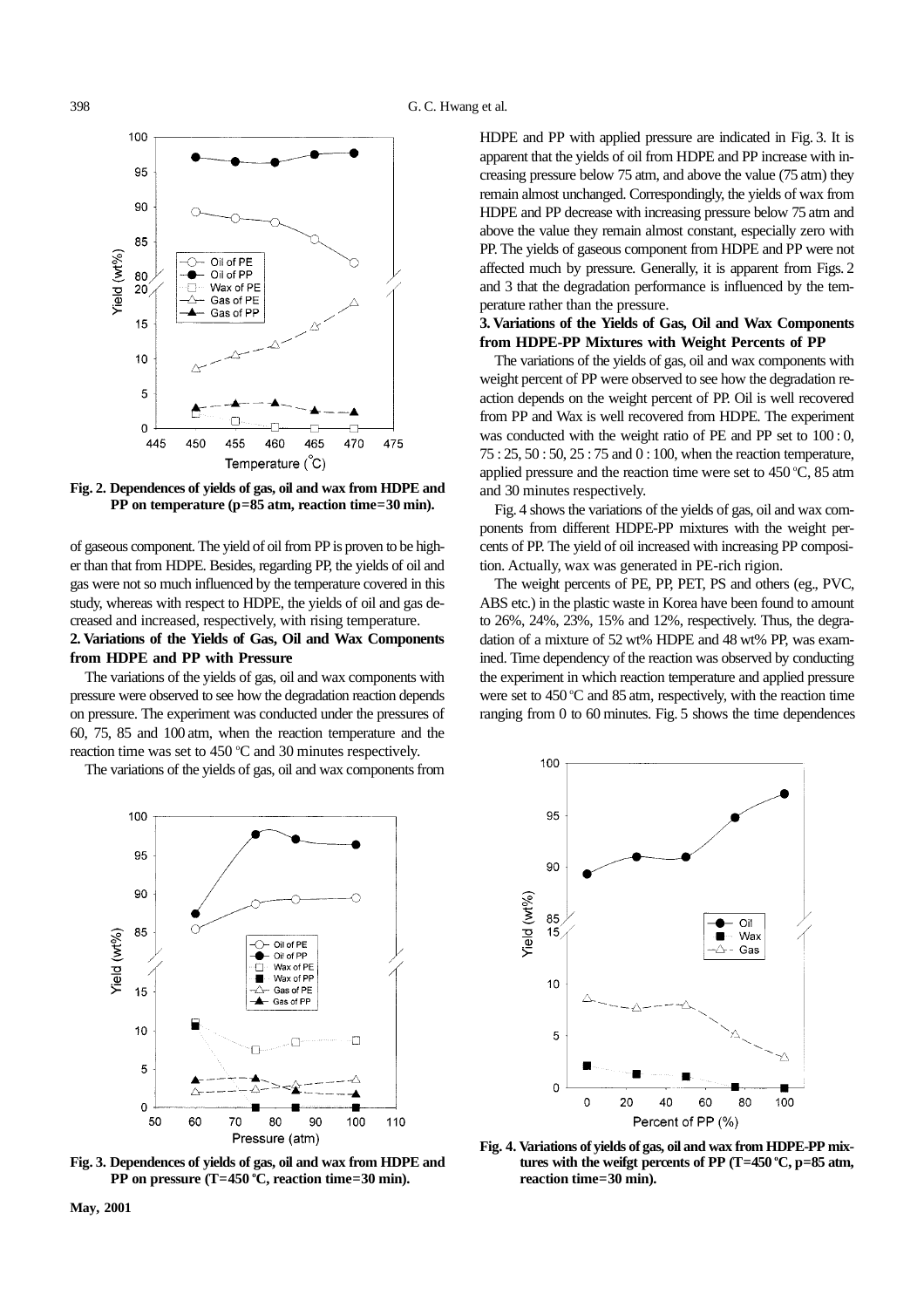

**Fig. 5. Time dependences of yields of gas, oil and wax from a 52 wt% HDPE - 48 wt% PP mixture (T=450 <sup>o</sup> C, p=85 atm, reaction time=30 min).**

**Table 2. Compositions of liquid-like products degraded from HDPE at different temperatures**

| Temp. $(^{\circ}C)$ | Alkanes Alkenes |      | Ketones | Aromatics |
|---------------------|-----------------|------|---------|-----------|
| 450                 | 73.1            |      | 19.3    | 7.6       |
| 460                 | 56.8            | 8    | 23      | 12.2.     |
| 470                 | 53              | 13.9 | 18.1    | 15        |

of the yields of gas, oil and wax components from the mixture. At reaction time zero, the yield of wax amounted to more than 20%. After 10 min had passed, the yield of wax decreased to less than 10%. The reaction was found to go to completion in 30 min. Even though the reaction was further continued, a small amount of wax was detected.

#### **4. Analysis of Products**

The compositions of liquid-like products degraded from HDPE in supercritical acetone at different temperatures are listed in Table 2. The composition of alkanes decreased with rising temperature, and ranged from 53% at 470 °C to 73% at 450 °C. The composition of alkenes at 450 °C remained zero. And it increased with temperature and approached 14% at 470 °C. The composition of ketone, which is supposed to be formed by the reaction with acetone, amounted to ca. 20%. The composition of aromatics was varied from 7.6% at 450 °C to 15% at 470 °C. The fact that the composition of aromatics increased with temperature may be attributed to

Table 3. Compositions of  $C_4$ - $C_8$ ,  $C_9$ - $C_{12}$ ,  $C_{13}$ -products degraded **from HDPE at different temperatures**

| Temp. $(^{\circ}C)$ | $C_{\scriptscriptstyle{A}}$ - $C_{\scriptscriptstyle{S}}$ | $C_{\rm o}$ - $C_{\rm o}$ | $C_{13}$ - | Aromatics |
|---------------------|-----------------------------------------------------------|---------------------------|------------|-----------|
| 450                 | 74.36                                                     | 20.2                      | 5.44       | 7.32      |
| 460                 | 81.82                                                     | 16.05                     | 2.13       | 12.2.     |
| 470                 | 77.45                                                     | 19.96                     | 2.59       | 15        |



**Fig. 6. Distribution of numbers of carbon in the constituents degraded from HDPE.**

**Table 4. Compositions of liquid-like products degraded from PP at different temperatures**

| Temp. $({}^{\circ}C)$ | Alkanes | Alkenes | Ketones | Aromatics |
|-----------------------|---------|---------|---------|-----------|
| 450                   | 50.4    | 14.1    | 20.9    | 14.6      |
| 460                   | 41      | 17.6    | 21.6    | 19.8      |
| 470                   | 49.7    | 18.8    | 17.3    | 14.2.     |

the trend of easier recombination of degraded components with benzene at higher temperatures. The numbers of carbon in the constituents degraded from PE are listed in Table 3, and the distribution of carbon numbers is demonstrated in Fig. 6.

The compositions of liquid-like products degraded from PP at different temperatures are listed in Table 4. The composition of alkanes amounted to 40-50%, which was lower than that from HDPE. The yield of alkenes, with increased with rising temperature, ranged from 14% to 19%, a considerably large value as compared to that from HDPE especially at lower temperatures (i.e.,  $450^{\circ}$ C and  $460$ <sup>o</sup>C). The composition of ketones ranged from 17% to 22%, similar to that from HDPE. The composition of aromatics was varied from 14% to 20%, being larger than that from HDPE especially at lower temperatures. Regarding PP, the numbers of carbon in the degraded products are listed in Table 5, and the distribution is drawn in Fig. 7. The compositions of the liquid-like products with carbon numbers ranging from 8 to 10 are shown to be much higher than those degraded from HDPE.

Similar results concerning the degradation of mixtures of HDPE and PP at 450 °C, are listed in Table 6. The composition of alkanes ranged from 60% to 70%. The composition of alkenes amounted to more or less than 10%. The composition of ketones was varied from 15% to 22%. The composition of aromatics amounted to more or less than 6%. The compositions of such liquid-like products are

Table 5. Compositions of C<sub>4</sub>-C<sub>8</sub>, C<sub>9</sub>-C<sub>12</sub>, C<sub>13</sub>-products degraded **from PP at different temperatures**

| Temp. $(^{\circ}C)$ | $C_4$ - $C_8$ | $C_9$ - $C_{12}$ | $C_{13}$ - | Aromatics |
|---------------------|---------------|------------------|------------|-----------|
| 450                 | 78.48         | 21.52            |            | 14.6      |
| 460                 | 82.14         | 17.86            |            | 19.8      |
| 470                 | 81.42         | 18.58            |            | 14.3      |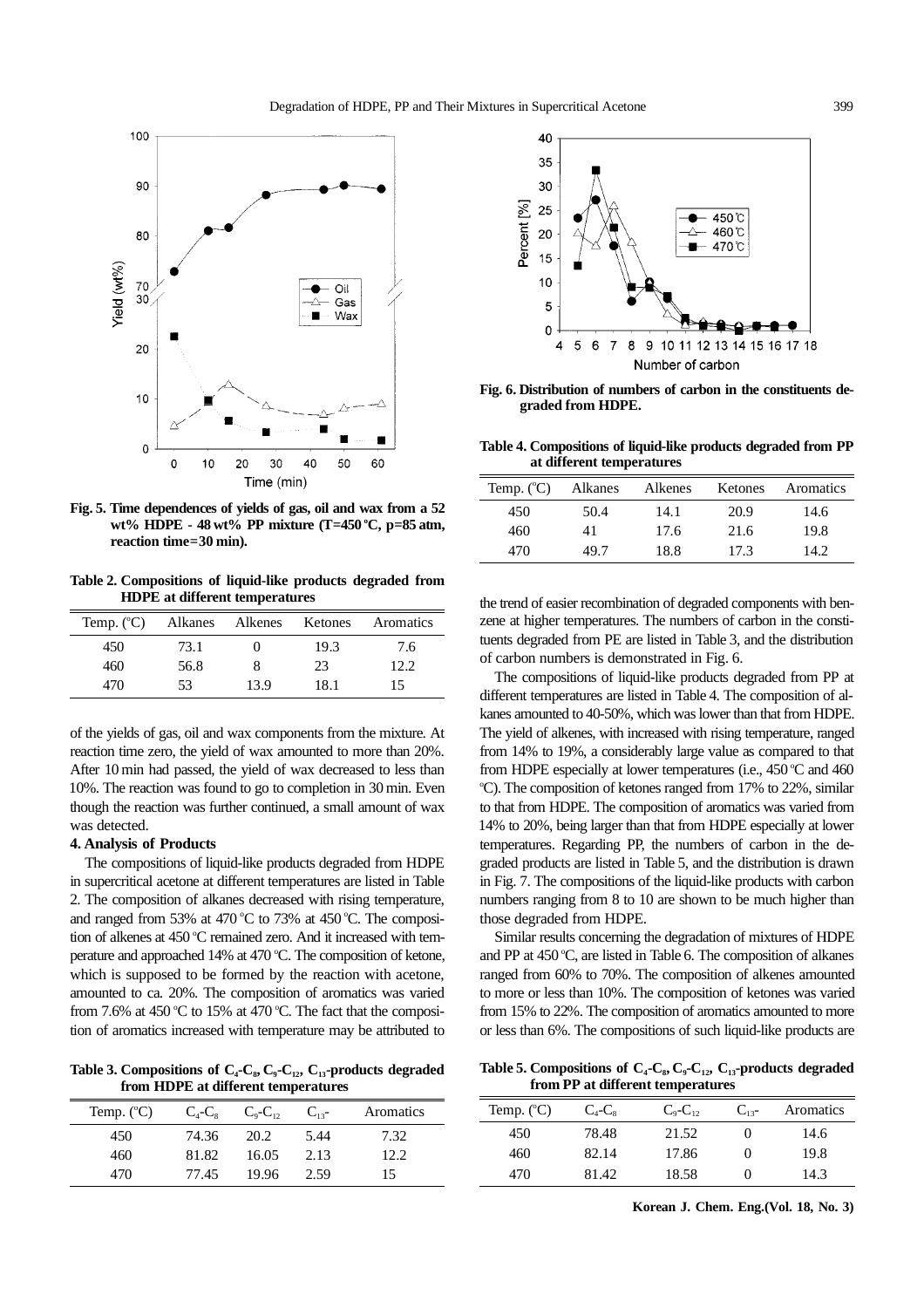

**Fig. 7. Distribution of numbers of carbon in the constituents degraded from PP.**

**Table 6. Compositions of liquid-like products degraded from dif**ferent HDPE-PP mixtures at 450 °C

| <b>HDPE</b> | <b>PP</b> | Alkanes | Alkenes | Ketones | Aromatics |
|-------------|-----------|---------|---------|---------|-----------|
| 100         |           | 73.1    |         | 19.3    | 7.6       |
| 75          | 25        | 70.9    | 6.9     | 15.4    | 6.8       |
| 50          | 50        | 65.4    | 6.9     | 22.2    | 5.5       |
| 25          | 75        | 61.7    | 10.7    | 21.3    | 6.3       |
| $\Omega$    | 100       | 50.4    | 14.1    | 20.9    | 14.6      |

Table 7. Compositions of  $C_4$ - $C_8$ ,  $C_9$ - $C_{12}$ ,  $C_{13}$ -products degraded from different HDPE-PP mixtures at 450 °C

| <b>HDPE</b> | PP  | $C_4-C_8$ | $C_9$ - $C_1$ | $C_{13}$ - | Aromatics |
|-------------|-----|-----------|---------------|------------|-----------|
| 100         |     | 74.36     | 20.2          | 5.44       | 7.32      |
| 75          | 25  | 79.19     | 19.06         | 1.75       | 6.75      |
| 50          | 50  | 80.52     | 18.4          | 1.08       | 5.52      |
| 25          | 17  | 83.23     | 16.77         | $\Omega$   | 6.36      |
| $\Omega$    | 100 | 78.48     | 21.52         | $\theta$   | 14.6      |

not so much influenced by the composition of the mixtures over the range of PP composition of 25% to 75%. The numbers of carbon in the degraded products from HDPE-PP mixtures are listed in Table 7. The distributions are drawn in Fig. 8, which are shown to be much affected by the weight percents of PP.

The degradation of HDPE, PP and their mixtures in supercritical acetone within the experimental conditions covered here had the features that no reactants remained, only a trace amount of char was produced, and the reaction residual was less than 0.001 wt%.



**Fig. 8. Distribution of numbers of carbon in the constituents degraded from different HDPE-PP mixtures.**

**Table 8. Comparisons of results on degradation of HDPE in supercritical acetone with those of pyrolysis of HDPE**

| Degradation<br>method | Temp.<br>$({}^{\circ}C)$ | Gas<br>(% ) | Oil<br>(% ) | Residue<br>(% ) | Wax<br>(% ) |
|-----------------------|--------------------------|-------------|-------------|-----------------|-------------|
| Pyrolysis 1           | 450                      | 8           | 82.5        | 9.5             |             |
| Pyrolysis 2           | 600                      | 24.12       | 75.78       | 0               |             |
|                       | 640                      | 54.77       | 45.23       | $\theta$        |             |
|                       | 680                      | 67.12       | 32.49       | 0.39            |             |
| This study            | 450                      | 8.56        | 89.3        |                 | 2.14        |

### **5. Comparison of Degradation in Supercritical Acetone with Thermal Degradation**

The comparison of the results from the degradation in supercritical acetone with those of pyrolysis (i.e., thermal degradation) is presented in Table 8. For the pyrolysis of LLDPE at 450 °C, the yield of oil was reported to reach more than 80% [McCaffrey et al., 1995], but no mention was made on the generation of wax. As the pyrolysis temperature rises, the yield of gaseous components increases, and subsequently the yield of oil decreases [Choi, 1997]. No wax was detected at temperatures ranging from 600 °C to 680 °C [Choi, 1997].

Table 9 shows the yields of products from the pyrolysis of pure PE and PP [Jung et al., 1998]. It is apparent that the yield of oil increases with rising temperature for pyrolysis of both PE and PP. The yields of oil from the pyrolysis of PE and PP attained 84.2% at 500 °C and 80.1% at 460 °C, respectively. Table 10 shows simi-

|         |                 |        | <b>HDPE</b>     |                 | PP              |                 |        |                 |
|---------|-----------------|--------|-----------------|-----------------|-----------------|-----------------|--------|-----------------|
|         | $400^{\circ}$ C | 430 °C | 460 $\degree$ C | $500^{\circ}$ C | 370 $\degree$ C | $400^{\circ}$ C | 430 °C | 460 $\degree$ C |
| Gas     | 3.8             | 13.7   | 12.4            | 13.4            | 12.8            | 12.4            | 12.4   | 15.5            |
| Oil     | 11.0            | 64.3   | 81.3            | 84.2            | 10.9            | 66.9            | 78.6   | 80.1            |
| $HBP*$  | 85.2            | 22.0   | 6.4             | 2.4             | 76.3            | 20.7            | 9.0    | 0               |
| Oil/Gas | 2.89            | 4.69   | 6.50            | 6.28            | 0.85            | 5.39            | 6.30   | 5.16            |

\*High-boiling product